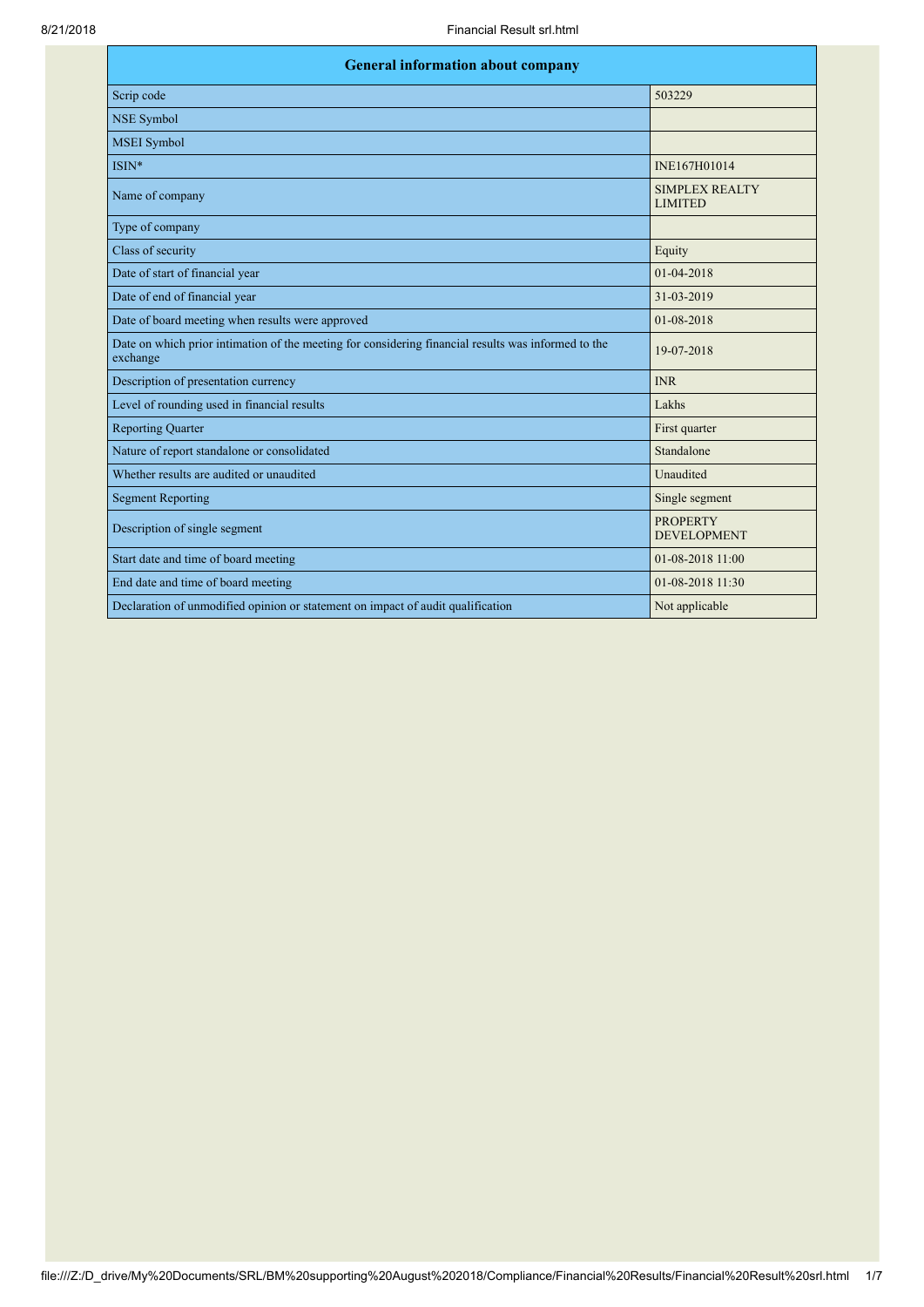| <b>Financial Results - Ind-AS</b> |                                                                                                                                                                                               |                                                              |                                                               |
|-----------------------------------|-----------------------------------------------------------------------------------------------------------------------------------------------------------------------------------------------|--------------------------------------------------------------|---------------------------------------------------------------|
|                                   | <b>Particulars</b>                                                                                                                                                                            | 3 months/ 6 months ended<br>$(dd{\text{-}\!\text{mm-}}yyyy)$ | Year to date figures for current period<br>ended (dd-mm-yyyy) |
| A                                 | Date of start of reporting period                                                                                                                                                             | $01-04-2018$                                                 | 01-04-2018                                                    |
| $\overline{B}$                    | Date of end of reporting period                                                                                                                                                               | 30-06-2018                                                   | 30-06-2018                                                    |
| $\mathbf C$                       | Whether results are audited or unaudited                                                                                                                                                      | Unaudited                                                    | Unaudited                                                     |
| D                                 | Nature of report standalone or consolidated                                                                                                                                                   | Standalone                                                   | Standalone                                                    |
| Part<br>Т                         | Blue color marked fields are non-mandatory. For Consolidated Results, if the company has no figures for 3 months / 6<br>months ended, in such case zero shall be inserted in the said column. |                                                              |                                                               |
| 1                                 | <b>Income</b>                                                                                                                                                                                 |                                                              |                                                               |
|                                   | Revenue from operations                                                                                                                                                                       | 235.38                                                       | 235.38                                                        |
|                                   | Other income                                                                                                                                                                                  | 146.48                                                       | 146.48                                                        |
|                                   | <b>Total income</b>                                                                                                                                                                           | 381.86                                                       | 381.86                                                        |
| $\overline{2}$                    | <b>Expenses</b>                                                                                                                                                                               |                                                              |                                                               |
| (a)                               | Cost of materials consumed                                                                                                                                                                    | 258.38                                                       | 258.38                                                        |
| (b)                               | Purchases of stock-in-trade                                                                                                                                                                   | $\theta$                                                     | $\mathbf{0}$                                                  |
| (c)                               | Changes in inventories of finished goods, work-in-<br>progress and stock-in-trade                                                                                                             | $\theta$                                                     | $\Omega$                                                      |
| (d)                               | Employee benefit expense                                                                                                                                                                      | 72.37                                                        | 72.37                                                         |
| (e)                               | Finance costs                                                                                                                                                                                 | 8.55                                                         | 8.55                                                          |
| (f)                               | Depreciation, depletion and amortisation expense                                                                                                                                              | 4.16                                                         | 4.16                                                          |
| (f)                               | <b>Other Expenses</b>                                                                                                                                                                         |                                                              |                                                               |
| $\mathbf{1}$                      | <b>OTHER EXPENSES</b>                                                                                                                                                                         | 62.9                                                         | 62.9                                                          |
| 10                                |                                                                                                                                                                                               |                                                              |                                                               |
|                                   | <b>Total other expenses</b>                                                                                                                                                                   | 62.9                                                         | 62.9                                                          |
|                                   | <b>Total expenses</b>                                                                                                                                                                         | 406.36                                                       | 406.36                                                        |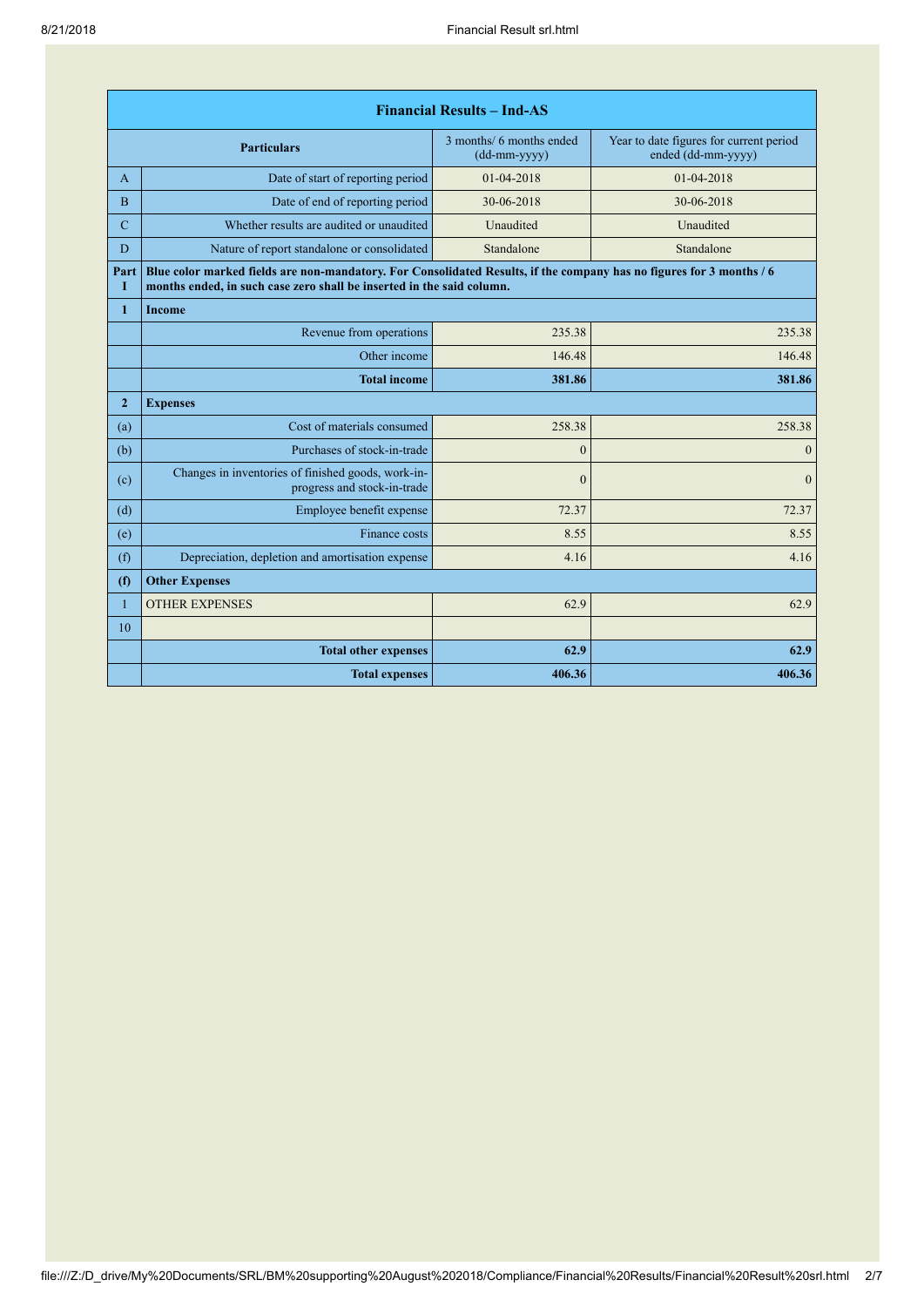| <b>Financial Results - Ind-AS</b> |                                                                                                                                                                                               |                                          |                                                               |
|-----------------------------------|-----------------------------------------------------------------------------------------------------------------------------------------------------------------------------------------------|------------------------------------------|---------------------------------------------------------------|
|                                   | <b>Particulars</b>                                                                                                                                                                            | 3 months/ 6 months<br>ended (dd-mm-yyyy) | Year to date figures for current<br>period ended (dd-mm-yyyy) |
| A                                 | Date of start of reporting period                                                                                                                                                             | 01-04-2018                               | $01 - 04 - 2018$                                              |
| $\overline{B}$                    | Date of end of reporting period                                                                                                                                                               | 30-06-2018                               | 30-06-2018                                                    |
| $\mathbf C$                       | Whether results are audited or unaudited                                                                                                                                                      | Unaudited                                | Unaudited                                                     |
| D                                 | Nature of report standalone or consolidated                                                                                                                                                   | Standalone                               | Standalone                                                    |
| Part<br>1                         | Blue color marked fields are non-mandatory. For Consolidated Results, if the company has no figures for 3 months / 6<br>months ended, in such case zero shall be inserted in the said column. |                                          |                                                               |
| $\overline{\mathbf{3}}$           | Total profit before exceptional items and tax                                                                                                                                                 | $-24.5$                                  | $-24.5$                                                       |
| $\overline{4}$                    | <b>Exceptional</b> items                                                                                                                                                                      | $\theta$                                 | $\mathbf{0}$                                                  |
| 5                                 | <b>Total profit before tax</b>                                                                                                                                                                | $-24.5$                                  | $-24.5$                                                       |
| $\overline{7}$                    | <b>Tax expense</b>                                                                                                                                                                            |                                          |                                                               |
| 8                                 | Current tax                                                                                                                                                                                   | $\theta$                                 | $\boldsymbol{0}$                                              |
| 9                                 | Deferred tax                                                                                                                                                                                  | $-10.18$                                 | $-10.18$                                                      |
| 10                                | <b>Total tax expenses</b>                                                                                                                                                                     | $-10.18$                                 | $-10.18$                                                      |
| 11                                | Net movement in regulatory deferral account balances related to<br>profit or loss and the related deferred tax movement                                                                       | $\theta$                                 | $\mathbf{0}$                                                  |
| 14                                | Net Profit Loss for the period from continuing operations                                                                                                                                     | $-14.32$                                 | $-14.32$                                                      |
| 15                                | Profit (loss) from discontinued operations before tax                                                                                                                                         | $\theta$                                 | $\mathbf{0}$                                                  |
| 16                                | Tax expense of discontinued operations                                                                                                                                                        | $\theta$                                 | $\mathbf{0}$                                                  |
| 17                                | Net profit (loss) from discontinued operation after tax                                                                                                                                       | $\theta$                                 | $\overline{0}$                                                |
| 19                                | Share of profit (loss) of associates and joint ventures accounted for<br>using equity method                                                                                                  | $\theta$                                 | $\Omega$                                                      |
| 21                                | <b>Total profit (loss) for period</b>                                                                                                                                                         | $-14.32$                                 | $-14.32$                                                      |
| 22                                | Other comprehensive income net of taxes                                                                                                                                                       | 5.31                                     | 5.31                                                          |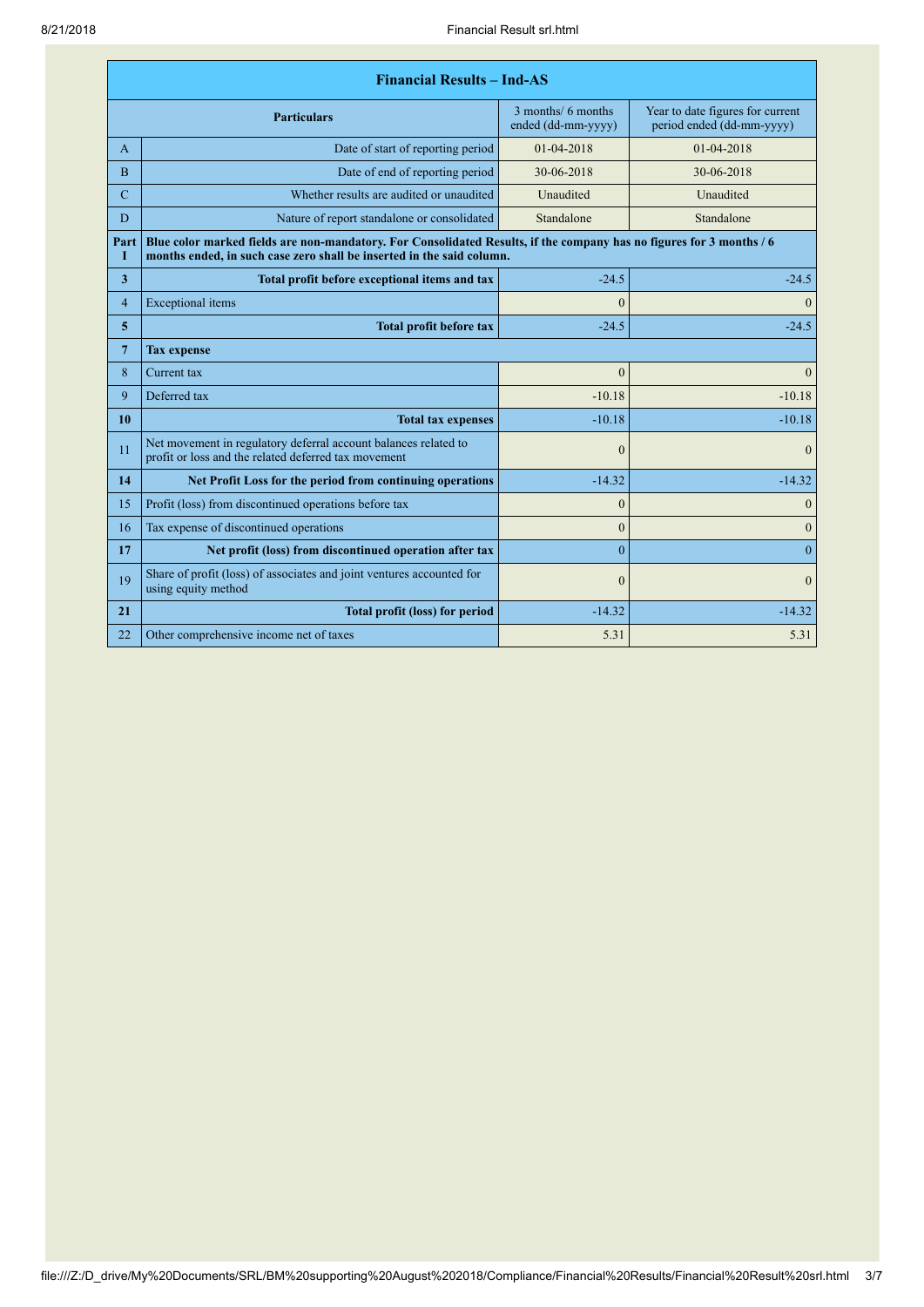| <b>Financial Results - Ind-AS</b> |                                                                                                                                                                                               |                                                              |                                                               |
|-----------------------------------|-----------------------------------------------------------------------------------------------------------------------------------------------------------------------------------------------|--------------------------------------------------------------|---------------------------------------------------------------|
| <b>Particulars</b>                |                                                                                                                                                                                               | 3 months/ 6 months ended<br>$(dd{\text{-}\!\text{mm-}}yyyy)$ | Year to date figures for current period<br>ended (dd-mm-yyyy) |
| A                                 | Date of start of reporting period                                                                                                                                                             | 01-04-2018                                                   | 01-04-2018                                                    |
| B                                 | Date of end of reporting period                                                                                                                                                               | 30-06-2018                                                   | 30-06-2018                                                    |
| $\mathbf C$                       | Whether results are audited or unaudited                                                                                                                                                      | Unaudited                                                    | Unaudited                                                     |
| D                                 | Nature of report standalone or consolidated                                                                                                                                                   | Standalone                                                   | Standalone                                                    |
| Part<br>1                         | Blue color marked fields are non-mandatory. For Consolidated Results, if the company has no figures for 3 months / 6<br>months ended, in such case zero shall be inserted in the said column. |                                                              |                                                               |
| 23                                | <b>Total Comprehensive Income for the period</b>                                                                                                                                              | $-9.01$                                                      | $-9.01$                                                       |
| 24                                | Total profit or loss, attributable to                                                                                                                                                         |                                                              |                                                               |
|                                   | Profit or loss, attributable to owners of parent                                                                                                                                              |                                                              |                                                               |
|                                   | Total profit or loss, attributable to non-controlling interests                                                                                                                               |                                                              |                                                               |
| 25                                | Total Comprehensive income for the period attributable to                                                                                                                                     |                                                              |                                                               |
|                                   | Comprehensive income for the period attributable to owners of<br>parent                                                                                                                       | $\mathbf{0}$                                                 | $\boldsymbol{0}$                                              |
|                                   | Total comprehensive income for the period attributable to<br>owners of parent non-controlling interests                                                                                       | $\overline{0}$                                               | $\boldsymbol{0}$                                              |
| 26                                | <b>Details of equity share capital</b>                                                                                                                                                        |                                                              |                                                               |
|                                   | Paid-up equity share capital                                                                                                                                                                  | 299.14                                                       | 299.14                                                        |
|                                   | Face value of equity share capital                                                                                                                                                            | 10                                                           | 10                                                            |
| 27                                | <b>Details of debt securities</b>                                                                                                                                                             |                                                              |                                                               |
| 28                                | Reserves excluding revaluation reserve                                                                                                                                                        |                                                              |                                                               |
| 29                                | <b>Earnings per share</b>                                                                                                                                                                     |                                                              |                                                               |
| i.                                | Earnings per equity share for continuing operations                                                                                                                                           |                                                              |                                                               |
|                                   | Basic earnings (loss) per share from continuing operations                                                                                                                                    | $-0.48$                                                      | $-0.48$                                                       |
|                                   | Diluted earnings (loss) per share from continuing operations                                                                                                                                  | $-0.48$                                                      | $-0.48$                                                       |
| ii.                               | Earnings per equity share for discontinued operations                                                                                                                                         |                                                              |                                                               |
|                                   | Basic earnings (loss) per share from discontinued operations                                                                                                                                  | $\mathbf{0}$                                                 | $\boldsymbol{0}$                                              |
|                                   | Diluted earnings (loss) per share from discontinued operations                                                                                                                                | $\overline{0}$                                               | $\boldsymbol{0}$                                              |
| ii                                | <b>Earnings per equity share</b>                                                                                                                                                              |                                                              |                                                               |
|                                   | Basic earnings (loss) per share from continuing and<br>discontinued operations                                                                                                                | $-0.48$                                                      | $-0.48$                                                       |
|                                   | Diluted earnings (loss) per share from continuing and<br>discontinued operations                                                                                                              | $-0.48$                                                      | $-0.48$                                                       |
| 30                                | Debt equity ratio                                                                                                                                                                             | $\boldsymbol{0}$                                             | $\boldsymbol{0}$                                              |
| 31                                | Debt service coverage ratio                                                                                                                                                                   | $\boldsymbol{0}$                                             | $\mathbf{0}$                                                  |
| 32                                | Interest service coverage ratio                                                                                                                                                               | $\mathbf{0}$                                                 | $\boldsymbol{0}$                                              |
| 33                                | <b>Disclosure of notes on financial results</b>                                                                                                                                               | Textual Information(1)                                       |                                                               |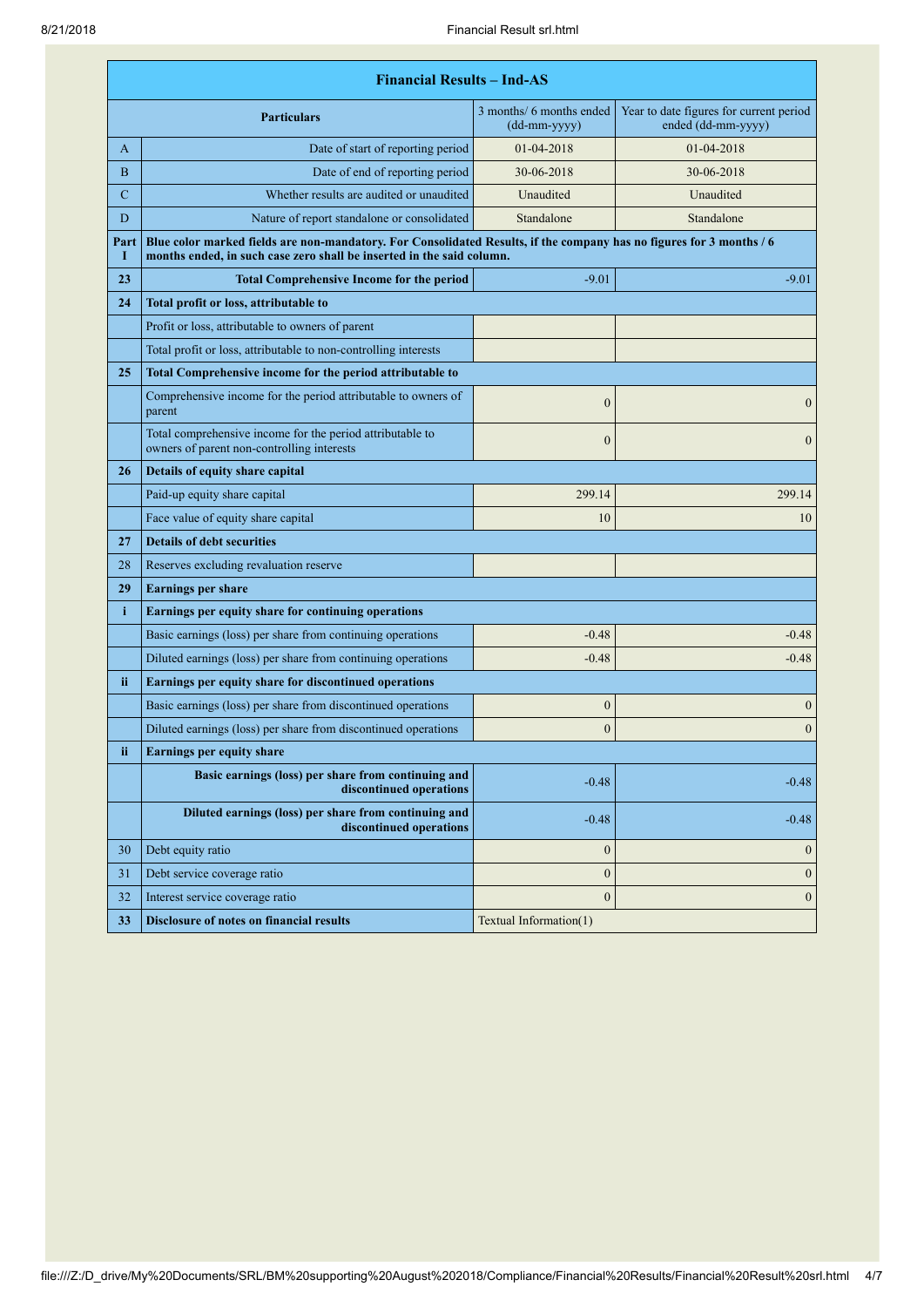|                        | <b>Text Block</b>                                                                                                                                                                                                                                                                                                                                                                                                                                                                                                                                                                                                                                                                                                                                                                                                                                                                                                                                                                                                                                                                                                                                                                                                                                                                                                                                                          |
|------------------------|----------------------------------------------------------------------------------------------------------------------------------------------------------------------------------------------------------------------------------------------------------------------------------------------------------------------------------------------------------------------------------------------------------------------------------------------------------------------------------------------------------------------------------------------------------------------------------------------------------------------------------------------------------------------------------------------------------------------------------------------------------------------------------------------------------------------------------------------------------------------------------------------------------------------------------------------------------------------------------------------------------------------------------------------------------------------------------------------------------------------------------------------------------------------------------------------------------------------------------------------------------------------------------------------------------------------------------------------------------------------------|
| Textual Information(1) | 1. The unaudited financial results for the quarter ended 30th June, 2018 have been reviewed by the Audit<br>Committee and approved by the Board of Directors in its meeting held on 1st August, 2018 in terms of<br>Regulation 33 of SEBI (Listing Obligations and Disclosure Requirements) Regulations, 2015. These<br>results have been prepared in accordance with the Ind AS notified under the Companies (Indian<br>Accounting Standards) Rules, 2015.<br>2. The Statutory Auditors have carried out "Limited Review" of the financial results for the quarter<br>ended 30th June, 2018.<br>3. The figures for the quarter ended 31st March, 2018 are the balancing figures between audited figures<br>in respect of the full financial year and the published year-to-date figures upto the third quarter of the<br>respective financial year.<br>4. The Company has adopted Ind AS 115 using cumulative effect method effective from 01st April 2018.<br>The adoption of the standard is not having any material impact to the financial statements of the<br>Company.<br>5. The Company has only one reportable segment viz. "Property Development", disclosure under Ind AS<br>108 on "Operating Segments" is not applicable.<br>6. Figures of the previous periods have been regrouped, wherever necessary, to conform to the current<br>quarter's presentation. |